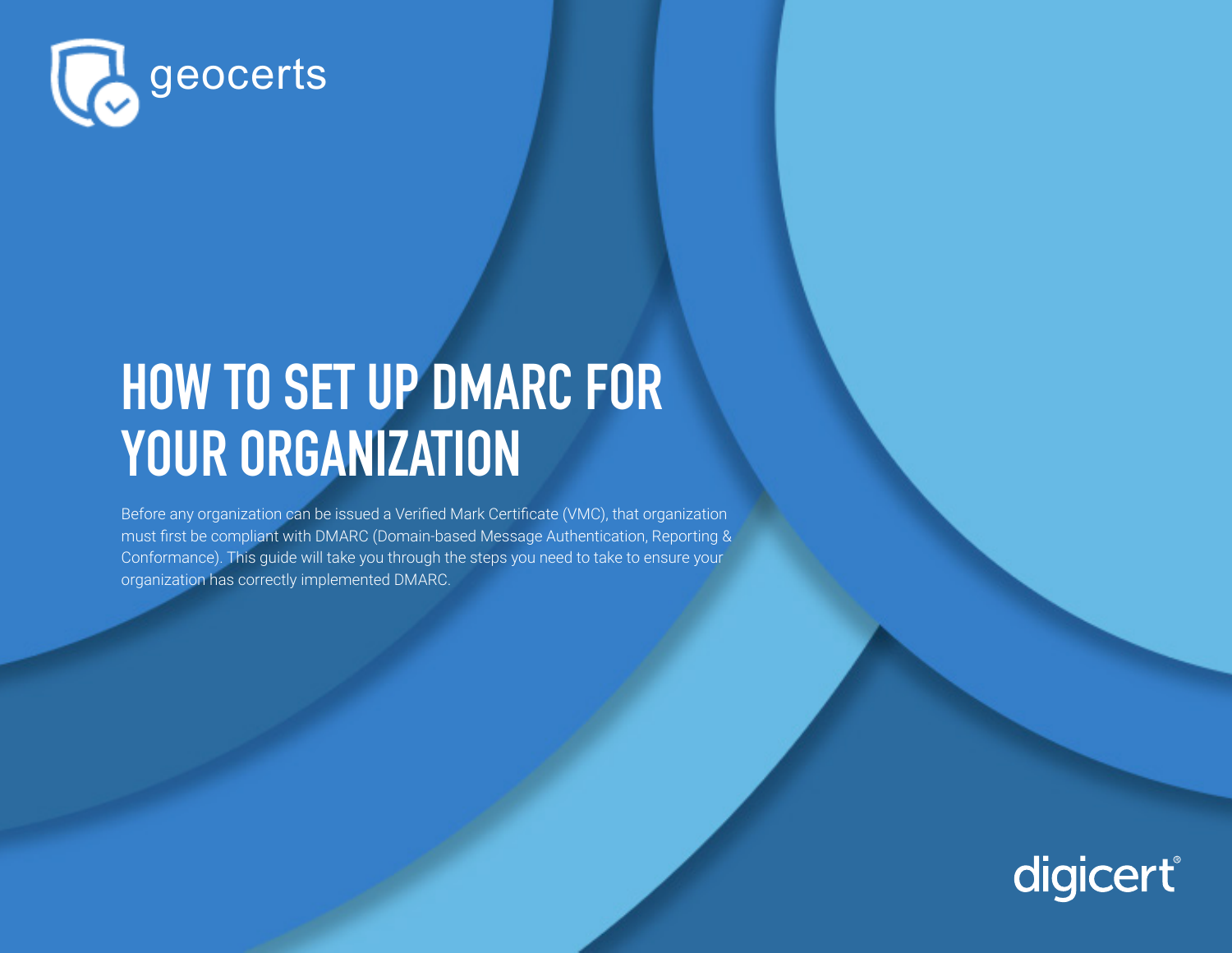

### **WHAT IS DMARC?**

DMARC is an email authentication, policy, and reporting protocol that allows organizations to protect their domain from unauthorized use—including impersonation and phishing attacks.

#### **Here's a basic summary:**

- DMARC is a TXT record stored in DNS that gives email receivers the ability to check the authenticity of received mail.
- It is designed to fit into an organization's existing inbound authentication process, and helps email recipients determine if a message "aligns" with what the receiver knows about the sender.

Organizations have three policy options to handle "non-aligned" messages:

- = none" (no enforcement)
- "p = quarantine"
- "p = reject"
- For DMARC to work properly, Sender Policy Framework (SPF) and DomainKeysIdentified Mail (DKIM) protocols must be set up beforehand.
- An organization's DMARC record can be checked through existing Internetbased "tools."



### **BETTER MAIL AUTHENTICATION STARTS WITH DMARC**

The goal of DMARC is to build a system of senders and receivers that will mutually collaborate to improve mail authentication practices of senders and enable receivers to reject unauthenticated messages.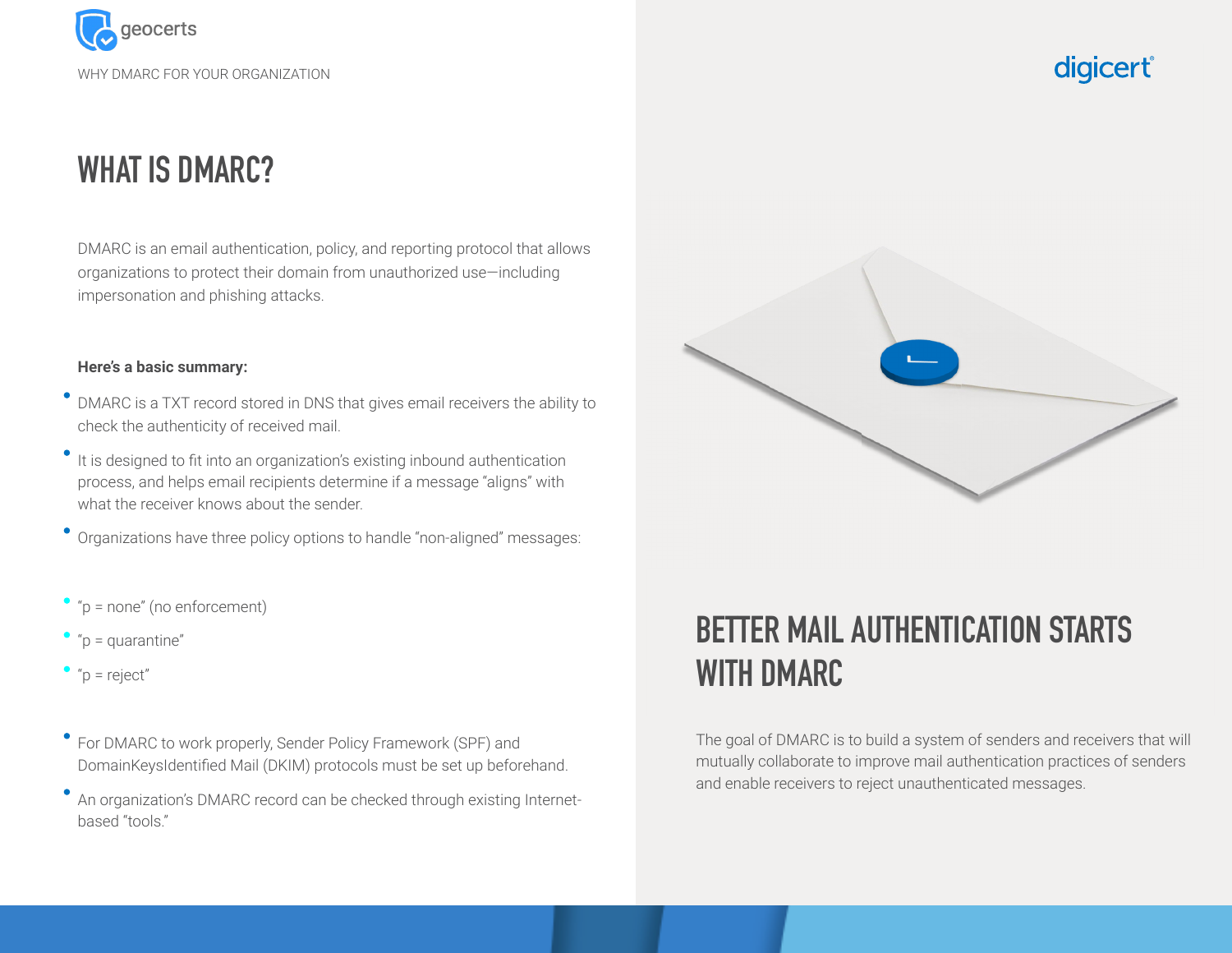

### **WHY DMARC?**

By implementing DMARC, organizations can enjoy four key benefits:

#### 1. Security

Protect people from spam, fraud and phishing by blocking the unauthorized use of your email domain.

#### **Visibility 2.**

Get detailed reports about who (and/or what) across the internet is sending email using your domain.

#### **Deliverability**

Increase deliverability by 5-10% and prevent emails from being flagged as SPAM.

#### **Brand protection 4.**

Defend your brand against identity-targeted attacks.



**of customers are less likely to engage with a brand after being phished by an attacker posing as that organization.**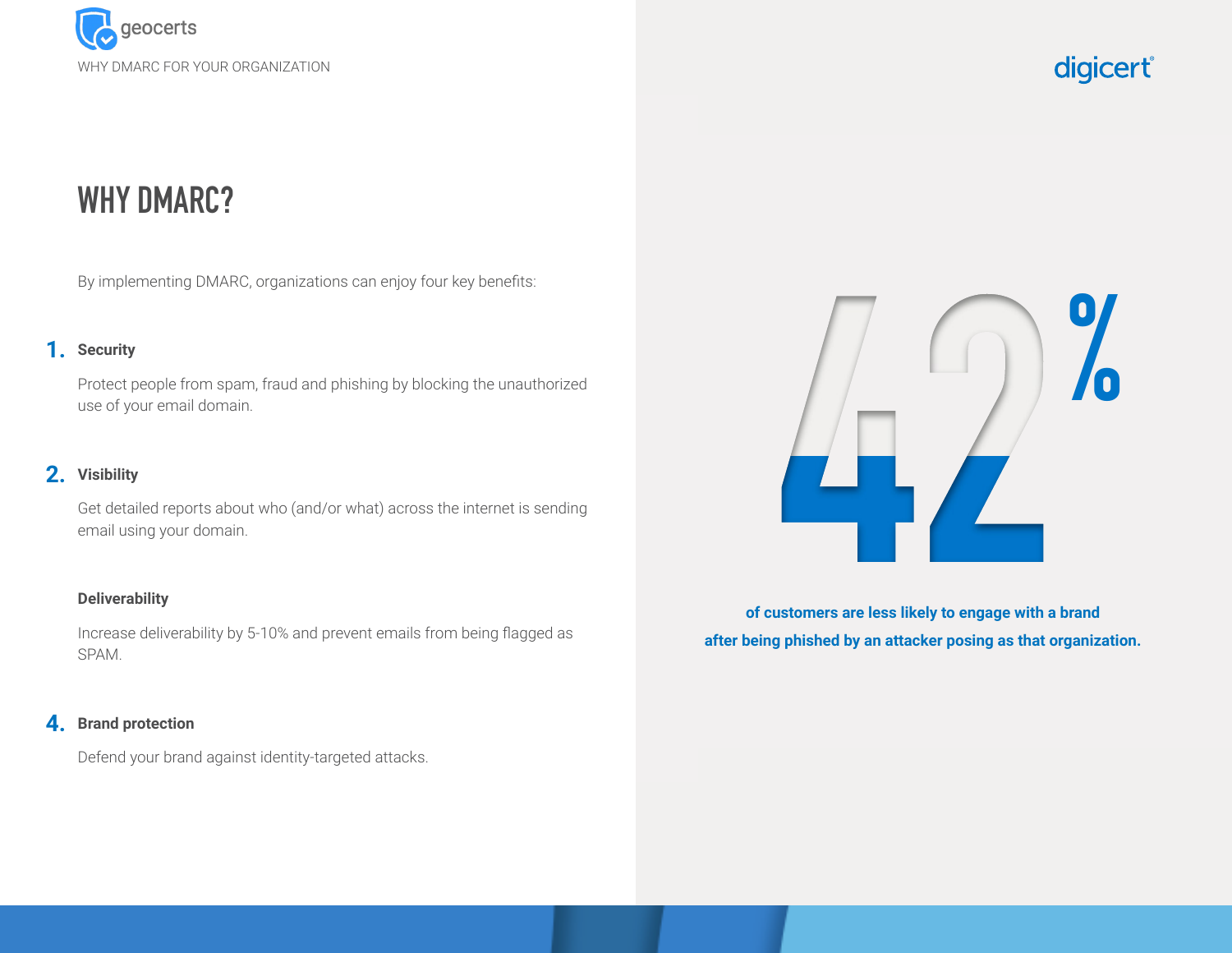

### **HOW TO SET UP SPF:**

- 1. Gather IP Addresses that are used to send email from your domain, including:
	- Web server
	- **·** In-office mail server
	- ISP's mail server
	- Any third-party mail servers
- Make a list of both your sending and your non-sending domains. **2.**

#### **3.** Create an SPF record in .txt for each domain using a text-editing program (i.e.Notepad ++, Vim, Nano, etc.)

Example 1: v=spf1 ip4:1.2.3.4 ip4:2.3.4.5 ip4:x.x.x.x -all Example 2: v=spf1 ip4:1.2.3.4 ip4:2.3.4.5 include:thirdparty.com -all

#### **4.** Publish your SPF to DNS.

If you manage your DNS, just add a new TXT Record containing the SPF text.If you do not manage your DNS, contact your server administrator to add the record.

**5.** Once the record is added to DNS, check it using an SPF Check Tool.



### **WHAT IS SPF?**

#### Don't get burned by unauthorized senders. Womp womp.

SPF is the standard that pioneered the concept of domain-based email authentication. It prevents spoofing by enabling domain owners to automatically approve IP addresses of servers that are authorized to send email on the domain's behalf. If a mail server with an IP address that's not on the list tries to send email using that domain, it won't pass SPF authentication

### digicert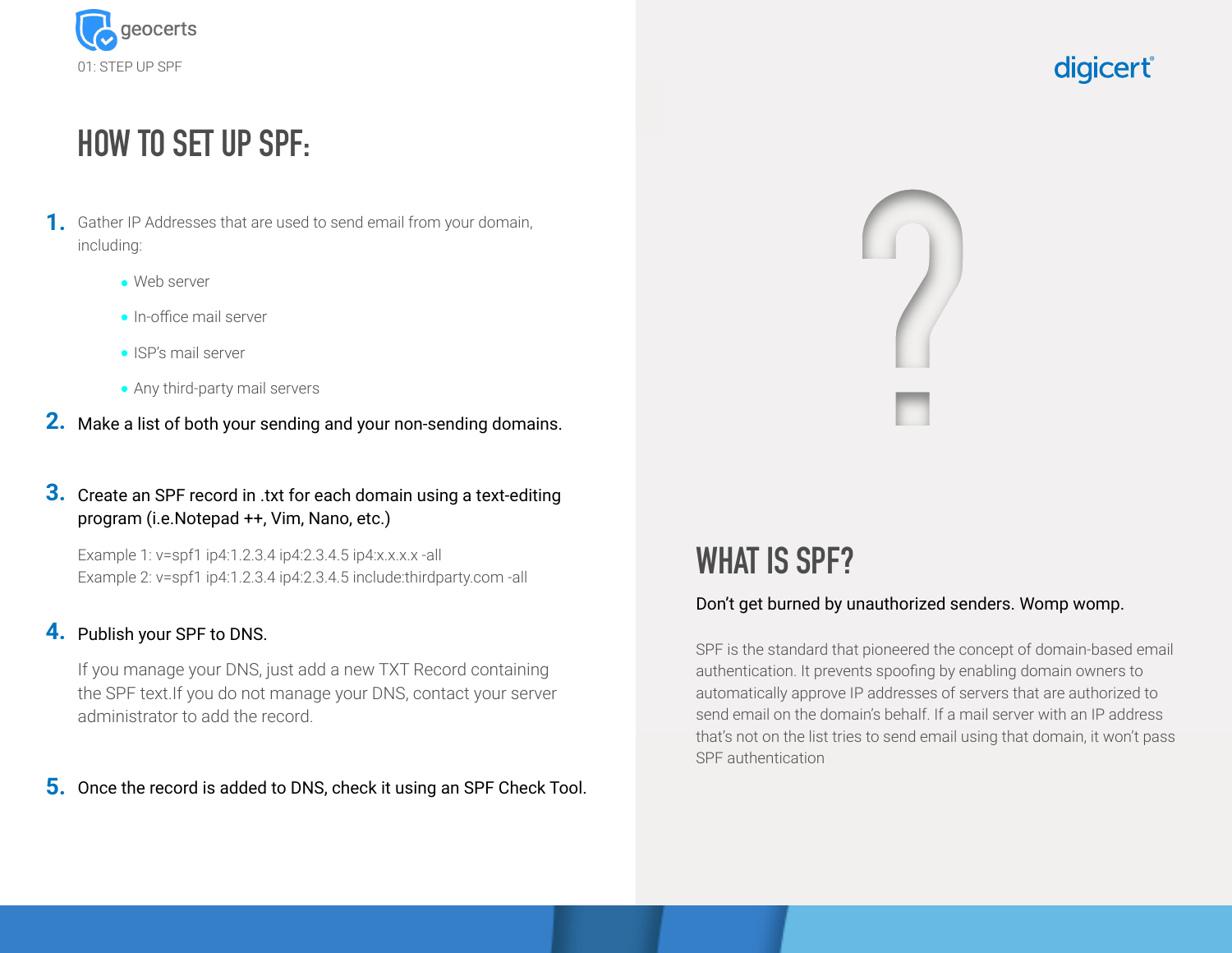

### **HOW TO SET UP DKIM:**

#### 1. Choose a DKIM selector.

It should be a simple, user-defined text string that will be appended to the domain name to help identify the DKIM public key (e.g. "standard").

Example: "standard.\_domain.example.com" = host name

#### 2. Generate a public-private key pair for your domain.

- Windows end-users can use PUTTYGen
- Linux and Mac end-users can use ssh-keygen

#### **3.** Create and publish a new TXT Record

Create a new record through your DNS management console using the public key from the pair above.

Example: v=DKIM1; p=YourPublicKey



### **WHAT IS DKIM?**

#### Prevent emails from being tampered with in transit

DKIM is an email authentication standard that uses public/private key cryptography to sign email messages.

DKIM is used to verify that the email came from the domain that the DKIM key is associated with, and that the email had not been modified in transit.

### digicert®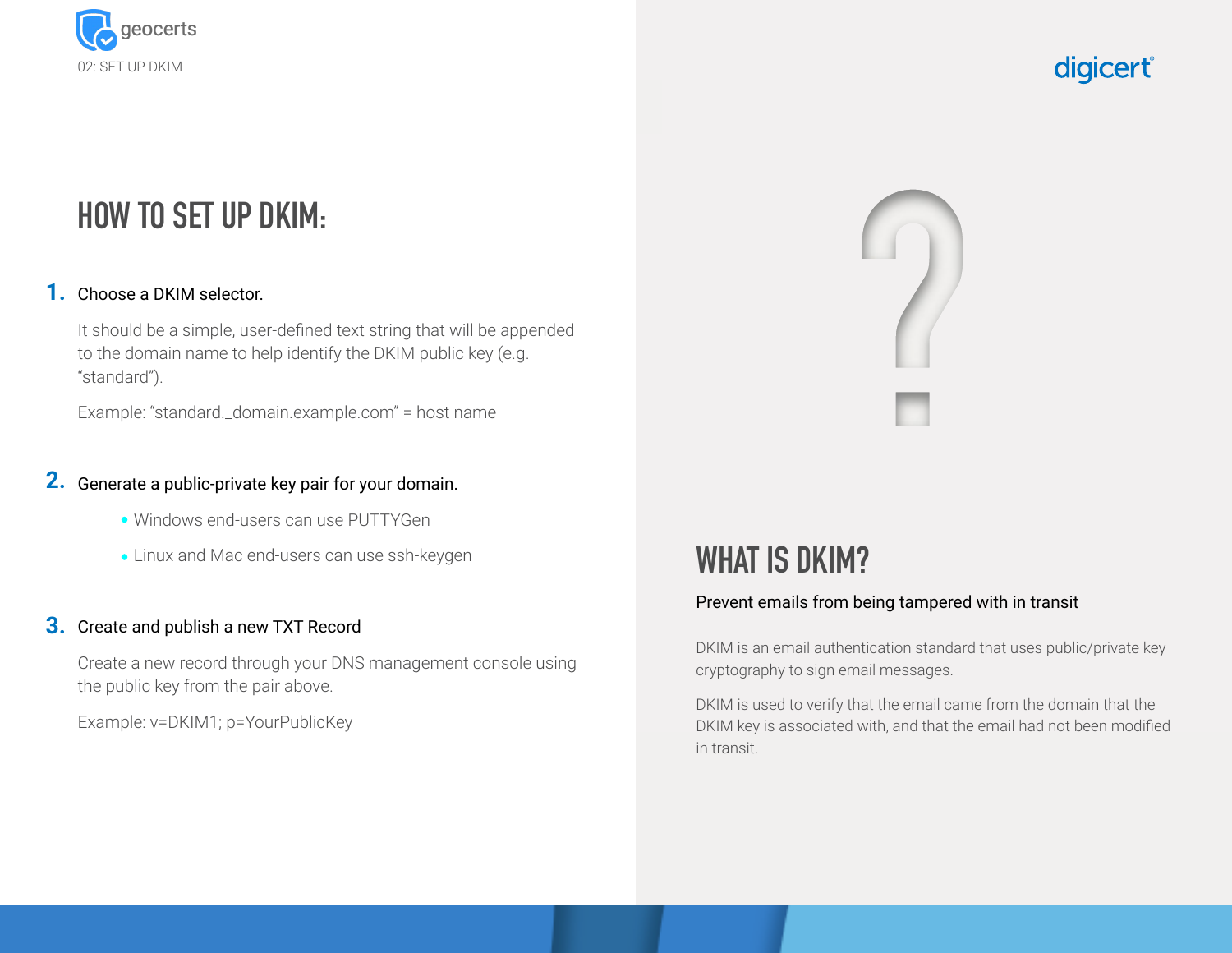

### **SETTING UP DMARC MONITORING MODE**

#### Ensure you've correctly set up SPF and DKIM **1.**

#### 2. Create a DNS record

The "txt" DMARC record should be named similar to "\_dmarc.your\_ domain.com."

Example: "v=DMARC1;p=none; rua=mailto:dmarcreports@your\_ domain.com"

If you manage the DNS for your domain, create a "p=none" (monitoring mode) DMARC record in the same manner as the SPF and DKIM records.

If you don't manage the DNS, ask your DNS provider to create the DMARC record for you.

#### **3.** Test your DMARC record through a DMARC check tool

Note: You usually have to wait 24-48 hrs. for replication DMARC check tool

#### digicert



### **WHAT IS DMARC MONITORING MODE?**

#### Gain visibility into what's being sent from your domain

The monitoring mode enables domain owners to review DMARC reports containing the email traffic for the domain.

The reports identify potential failing messages that would be either quarantined or rejected once DMARC is set to full enforcement. Furthermore, DMARC reports show info about all systems and services sending emails from the monitored domain.

NOTE: Monitoring mode does not provide any level of enforcement. Mail that fails authentication is delivered normally, allowing you to avoid potential disruptions while implementing DMARC.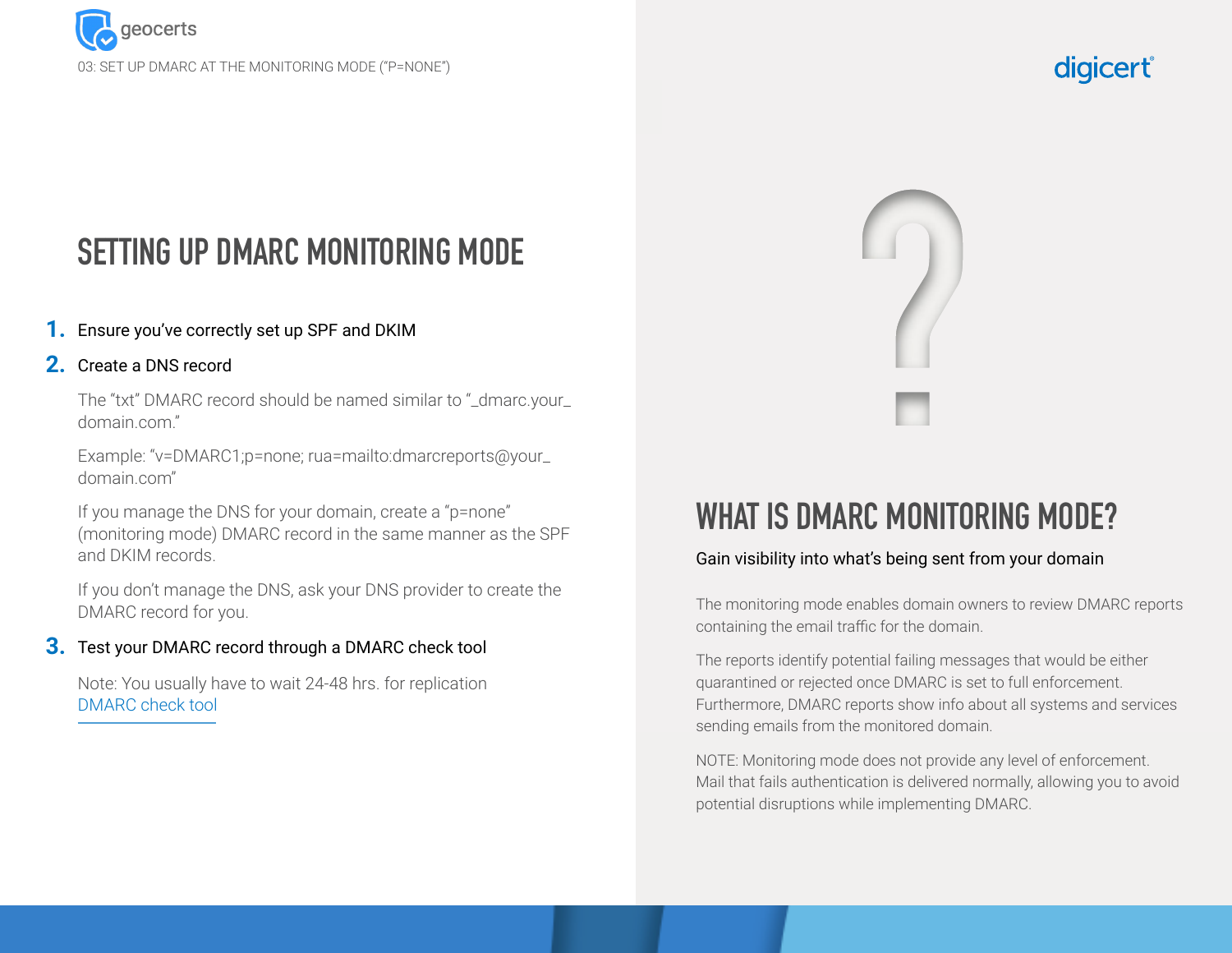

# **COMMON TAGS USED IN DMARC .TXT RECORDS**

| <b>TAG NAME</b> | <b>REQUIRED</b> | <b>PURPOSE</b>                           |
|-----------------|-----------------|------------------------------------------|
|                 | <b>REQUIRED</b> | <b>PROTOCOL VERSION</b>                  |
|                 | <b>REQUIRED</b> | <b>PROTOCOL VERSION</b>                  |
| <b>PCT</b>      | <b>OPTIONAL</b> | % OF MESSAGE SUBJECTED TO FILTERING      |
| <b>RUA</b>      | <b>OPTIONAL</b> | <b>REPORTING UTI OF AGGREGATE REPORT</b> |
| SP              | <b>OPTIONAL</b> | POLICY FOR SUBDOMAINS OF THE DOMAIN      |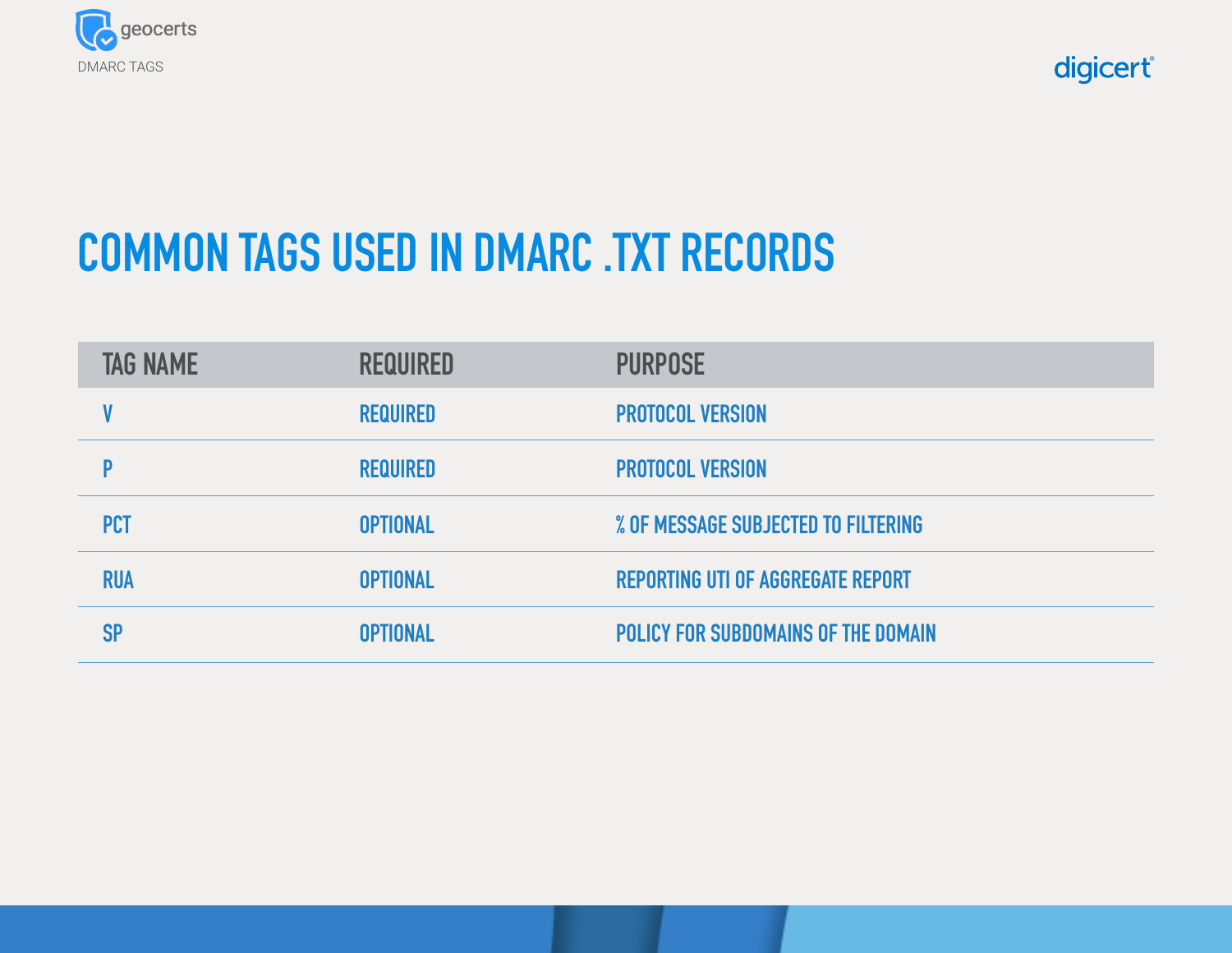

## **WHAT INFORMATION DOES THE DMARC REPORT PROVIDE?**

The report shows domain owners how many fraudulent messages are using their domain, where they're coming from, and whether they would be stopped by a DMARC "quarantine" or "reject" policy.

#### **The report from each receiver is an XML file that includes the following fields:**

- A count of messages from each of those IP addresses
- What was done with these messages per the DMARC policy shown
- SPF results for these messages
- DKIM results for these messages

While readable, the XML report is not convenient. Domain owners may wish to use a DMARC report processor.



### **4 WAYS TO USE THE DMARC REPORT**

#### Get a good baseline before you begin enforcement

1. Identify traffic that is marked as non-legitimate.

2. Look for legitimate emails that are flagged as non-legitimate by DMARC. Those emails, depending on the policy, would be either "rejected" or "quarantined" once you begin enforcement.

3. Reach out to potential systems/application owners to clarify the legitimacy of emails being flagged as non-legitimate.

4. If necessary, update your SPF record by whitelisting the IP addresses that are legitimate but were not previously included.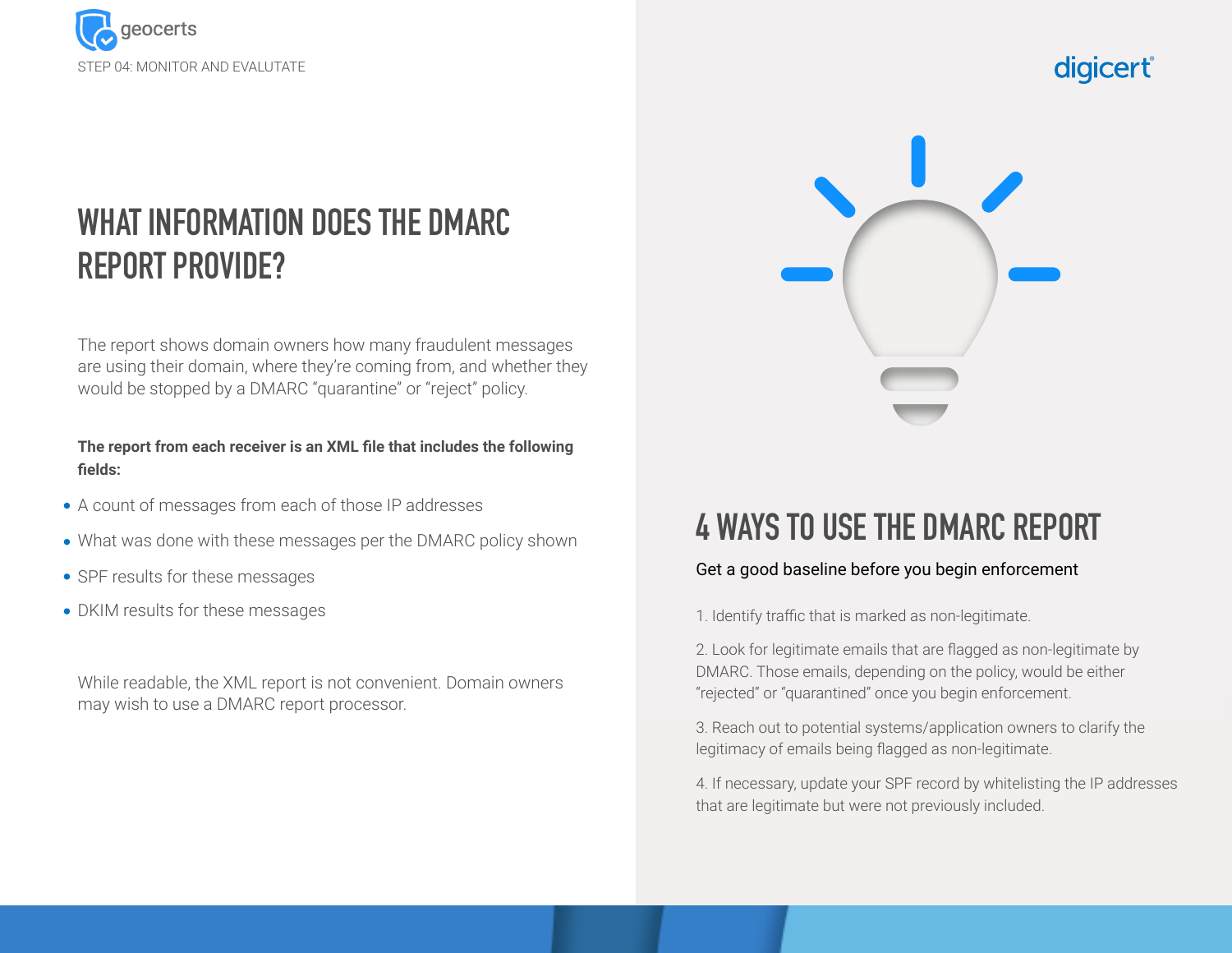



## **USE DMARC REPORTING TO GET YOUR HOUSE IN ORDER BEFORE TURNING ON ENFORCEMENT**

Analysis of DMARC reports can be time-consuming. However, if domain owners overlook or misidentify senders, they can end up blocking "good" emails when the DMARC policy is set to enforcement ("quarantine" or "reject"), which can cause even more time-consuming problems that may derail your progress.

#### **Instead, here are a few suggested internal tasks before you begin DMARC enforcement:**

- Inventory all email senders identified from the DMARC report and all others mentioned by the stakeholders
- Identify owners for each service/email sender
- Categorize the sending services as authorized, unauthorized or malicious
- Identify, with the support of stakeholders, any other sender that might not have shown up in the DMARC report
- Reach out to stakeholders for every new sender identified
- Update your SPF record with any newly discovered legitimate email sender's IP address

### **RECOMMENDATIONS FOR PRE-ENFORCEMENT COMMUNICATION**

#### 5 tips to improve adoption

- Document an implementation policy that you can share with stake holders
- Get help with DMARC support if tasks are too overwhelming or if assistance is needed.
- Communicate new findings from DMARC reports as soon as they are available.
- Start the DMARC deployment as an internal project.
- Have your executive team act as the main project sponsors.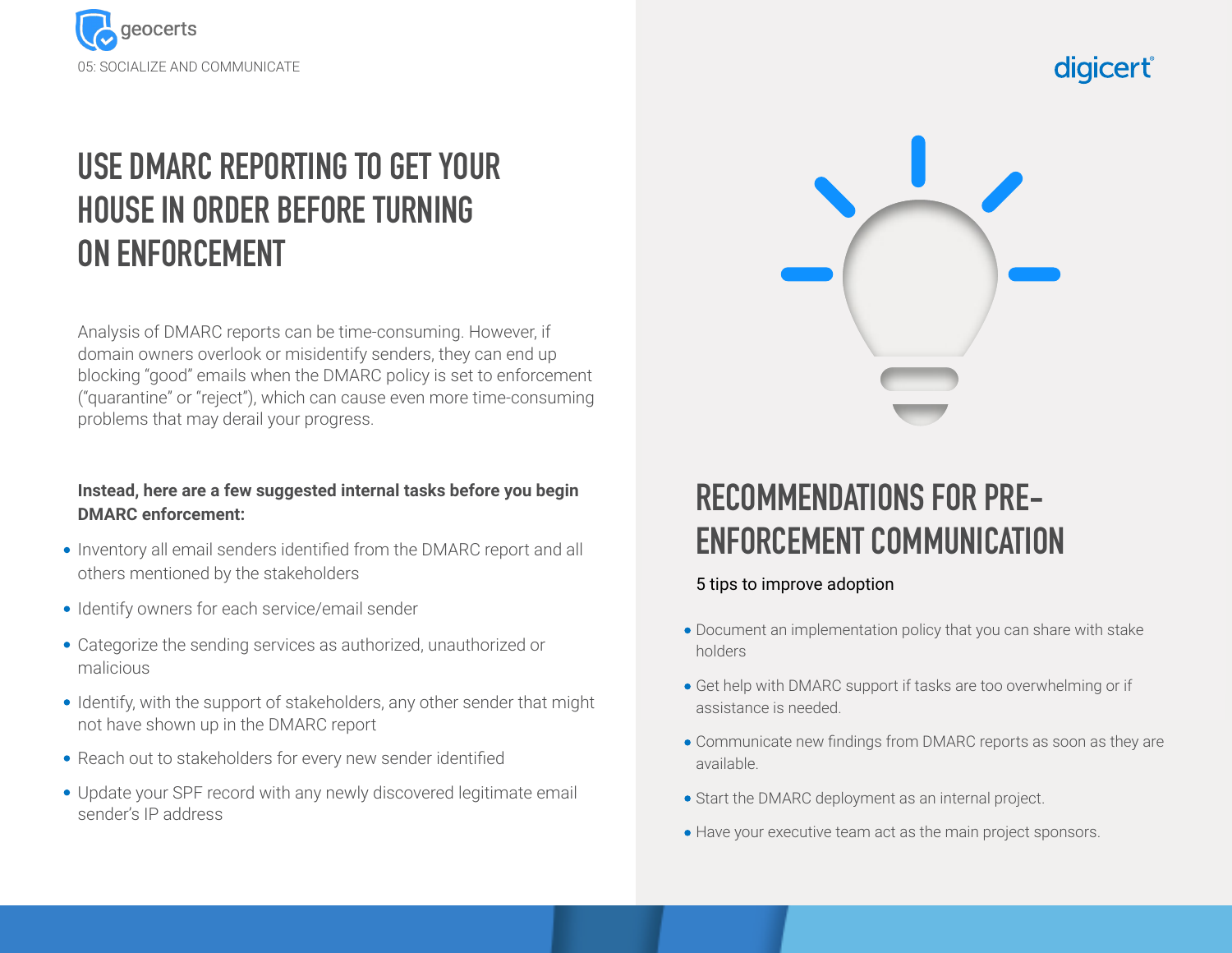

# **HOW LONG SHOULD DMARC BE LEFT IN MONITORING MODE?**

The time will vary from organization to organization, with Enterprises generally spending more time than smaller organizations. Plan for weeks to months.

Once you're confident that your inventory is complete, all authorized senders have been mapped and your organization is sufficiently well-informed, you're ready to move to the quarantine phase.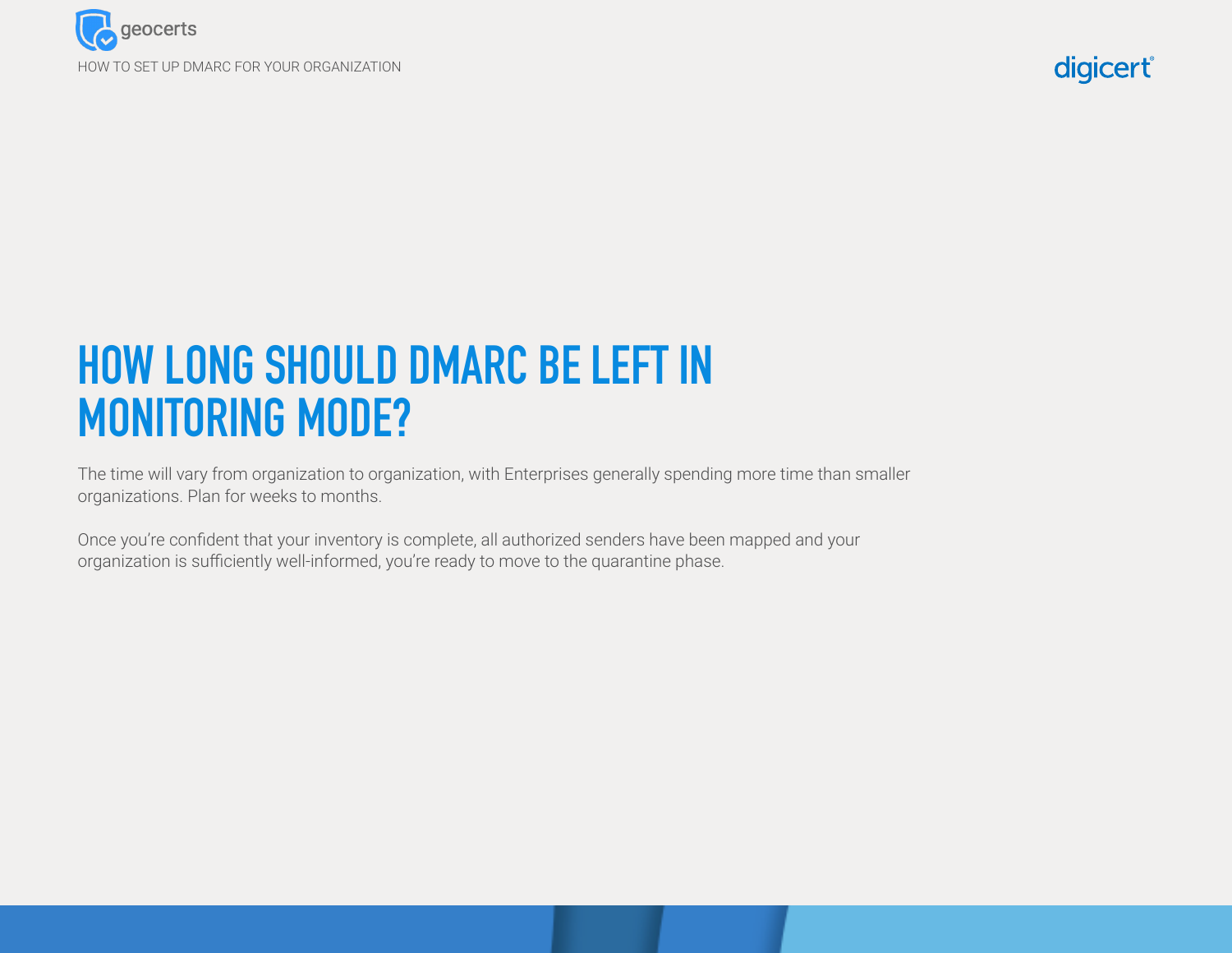

When the quarantine mode is on, messages that fail authentication will be quarantined. Usually this means that the messages are delivered to a user's spam folder.

### **HOW TO SET UP DMARC QUARANTINE ENFORCEMENT**

- 1. Log in to your DNS server and search for the DMARC record
- **2.** Open the DMARC record for the specified domain and update the policy from "p=none' to "p=quarantine"

Example: "v=DMARC;p=quarantine;pct=10;rua=mailto:dmarcreports@ you\_domain.com"

- **3.** Add the flag "pct" (% of messages subject to filtering). We suggest starting with 10%.
- **4.** Incrementally increase the percentage of filtered messages to "pct=100" (100%) as you become more comfortable.

NOTE: You must be at "pct=100" to meet BIMI and VMC standards, but your policy can be either "quarantine" or "reject."



### **HOW FLAGGING WORKS:**

- If a policy other than "p=none" is specified, that policy will be applied to the percentage in the "pct" flag
- The next less-restrictive policy will be applied to the remainder (e.g. for a DMARC record where "p=quarantine" and "pct=10," 10% of failing traffic would be quarantined and the other 90% would be delivered normally)

### digicert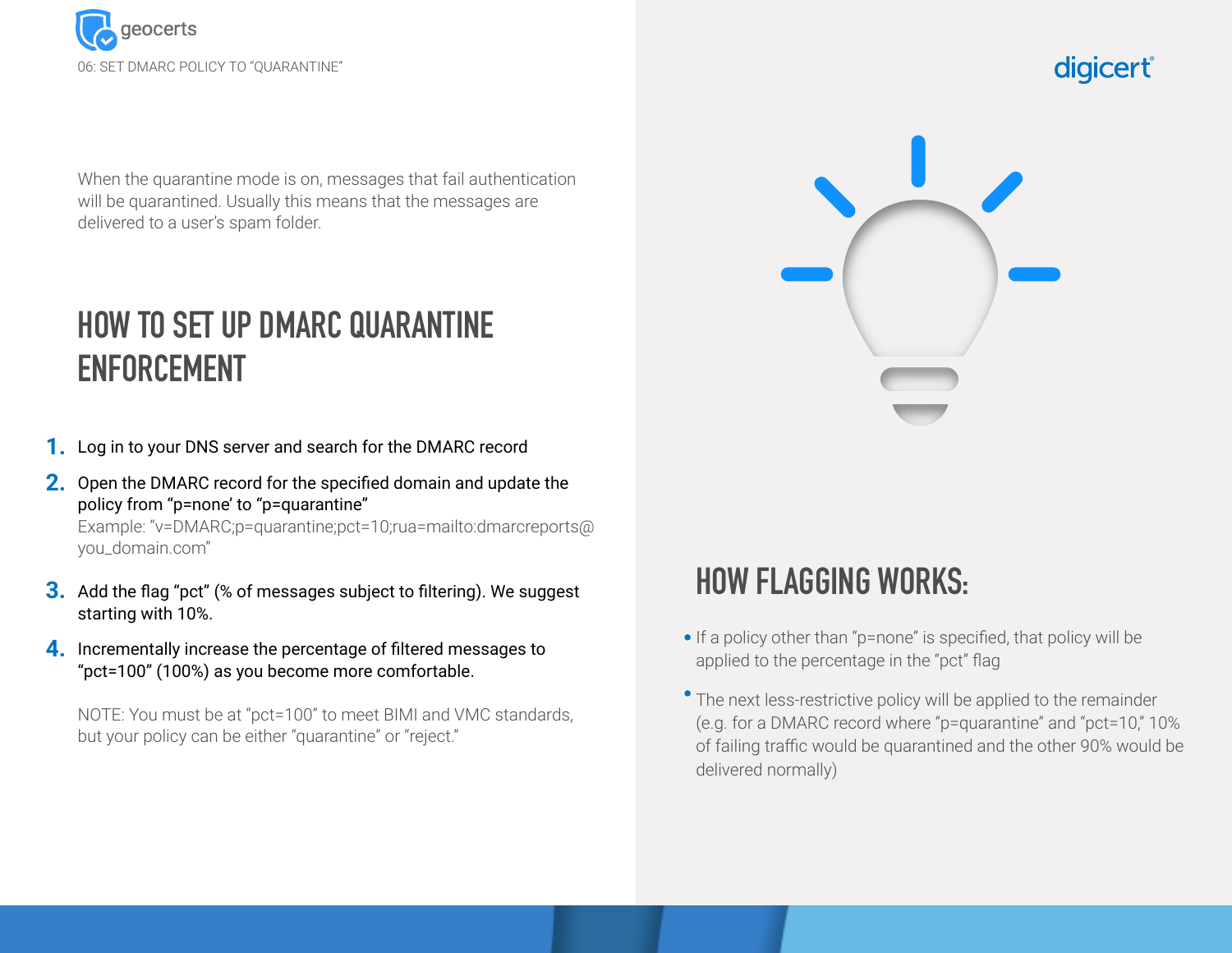



# **ONCE YOU'VE REACHED 100% FILTERING, YOU'RE READY TO MOVE TO "P=REJECT," THE HIGHEST ENFORCEMENT LEVEL.**